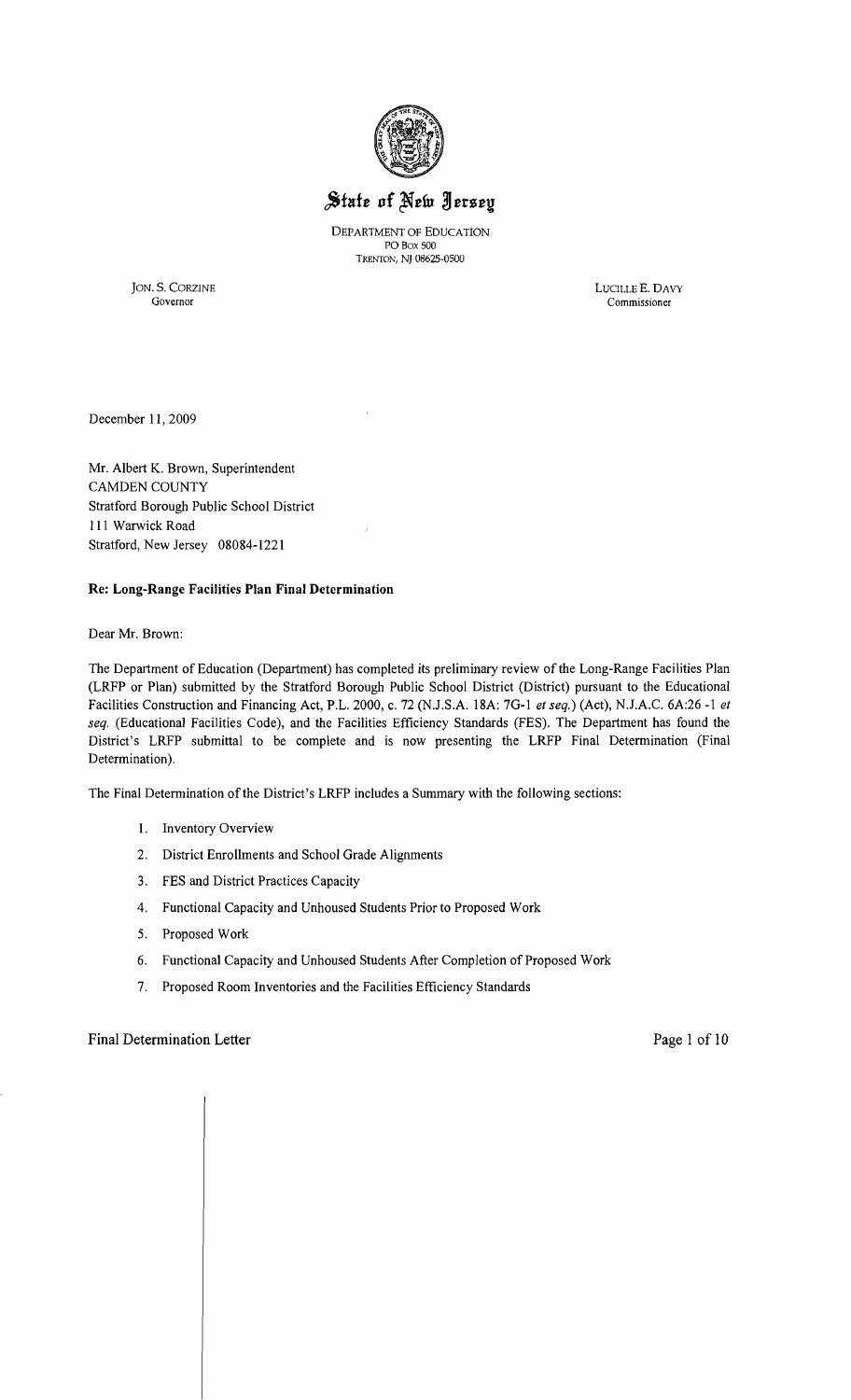Major LRFP approval issues include the adequacy of the LRFP's proposed enrollments, school capacities, and educational spaces. Approval of the LRFP, and any projects and costs listed therein, does not imply approval of an individual school facilities project or its corresponding costs and eligibility for State support under the Act. Similarly, approval of the LRFP does not imply approval of portions of the Plan that are inconsistent with the Department's FES and proposed building demolition or replacement. Determination of preliminary eligible costs and final eligible costs will be made at the time of the approval of a particular school facilities project pursuant to NJ.S.A. l8A:7G-5. The District must submit a feasibility study as part of the school facilities project approval process, pursuant to NJ.S.A. 18A:7G-7b, to support proposed building demolition or replacement. The feasibility study should demonstrate that a building might pose a risk to the safety of the occupants after rehabilitation or that rehabilitation is not cost-effective.

Following the approval of the LRFP, the District may submit an amendment to the approved LRFP for Department review. Unless and until an amendment to the LRFP is submitted to and approved by the Commissioner of the Department pursuant to NJ.S.A. l8A:7G-4(c), the approved LRFP shall remain in effect. The District may proceed with the implementation of school facilities projects that are consistent with the approved LRFP whether or not the school facilities project contains square footage that may be ineligible for State support.

We trust that this document will adequately explain the Final Determination and allow the District to move forward with the initiation of projects within its LRFP. Please contact Jeanne R. Dunn at the Office of School Facilities at (609) 341-3097 with any questions or concerns that you may have.

Sincerely,

Juille Erday

Lucille E. Davy Commissioner

Enclosure

c: John Hart, Chief of Staff

Peggy Nicolosi, Camden County, Executive County Superintendent Bernard E. Piaia Jr., Director, School Facilities, Office of the Chief of Staff Susan Kutner, Director, Policy and Planning, School Facilities, Office of the Chief of Staff Jeanne R. Dunn, County Manager, School Facilities, Office of the Chief of Staff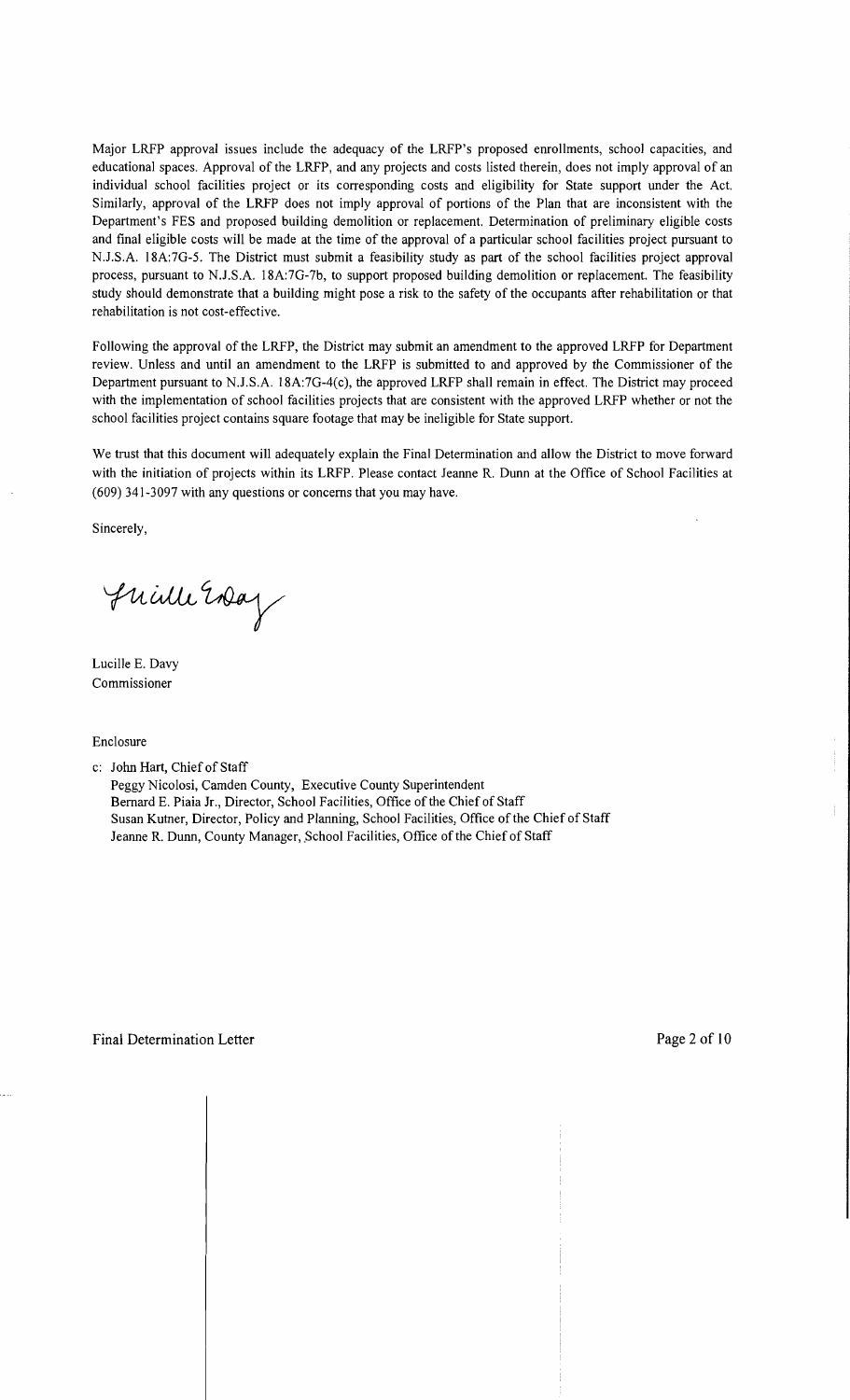## LONG-RANGE FACILITIES PLAN

## **Final Determination Summary**

## Stratford Borough Public School District

The Department of Education (Department) has completed its review of the Long-Range Facilities Plan (LRFP or Plan) submitted by the Stratford Borough Public School District (District) pursuant to the Educational Facilities Construction and Financing Act, P.L. 2000, *c.72* (N.J.S.A. 18A:7G-1 *et seq.*) (Act), N.J.A.C. 6A:26-1 et seq. (Educational Facilities Code), and the Facilities Efficiency Standards (FES).

This is the Department's Final Determination Summary (Summary) of the LRFP. The Summary is based on the standards set forth in the Act, the Educational Facilities Code, the FES, District entered data in the LRFP and Project Application and Tracking System (LRFP website), and District supplied supporting documentation. The Summary consists of seven sections. The referenced reports in *italic* text are standard LRFP reports available on the Department's LRFP website.

## 1. Inventory Overview

The District provides services for students in grades PK-8. The predominant existing school grade configuration is SEPK, K through Grade 3, and Grades 4 through 8. The predominant proposed school grade configuration is SEPK, PK4 through Grade 3, and Grades 4 throught 8. The District is classified as an "Under 55" district for funding purposes.

The District identified existing and proposed schools, sites, buildings, playgrounds, playfields, and parking lots in its LRFP. The total number of existing and proposed district-owned or leased schools, sites, and buildings are listed in Table 1. A detailed description of each asset can be found in the LRFP website report titled *"Site Asset Inventory Report. "* 

|                                                      | <b>Existing</b> | <b>Proposed</b> |
|------------------------------------------------------|-----------------|-----------------|
| Sites:                                               |                 |                 |
| <b>Total Number of Sites</b>                         |                 |                 |
| Number of Sites with no Buildings                    |                 |                 |
| Number of Sites with no Instructional Buildings      |                 |                 |
| <b>Schools and Buildings:</b>                        |                 |                 |
| <b>Total Number of Schools</b>                       |                 |                 |
| Total Number of Instructional Buildings              |                 | ን               |
| Total Number of Administrative and Utility Buildings |                 |                 |
| Total Number of Athletic Facilities                  |                 |                 |
| Total Number of Parking Facilities                   |                 |                 |
| Total Number of Temporary Facilities                 |                 |                 |

#### Table 1: Inventory Summary

 $\overline{\phantom{a}}$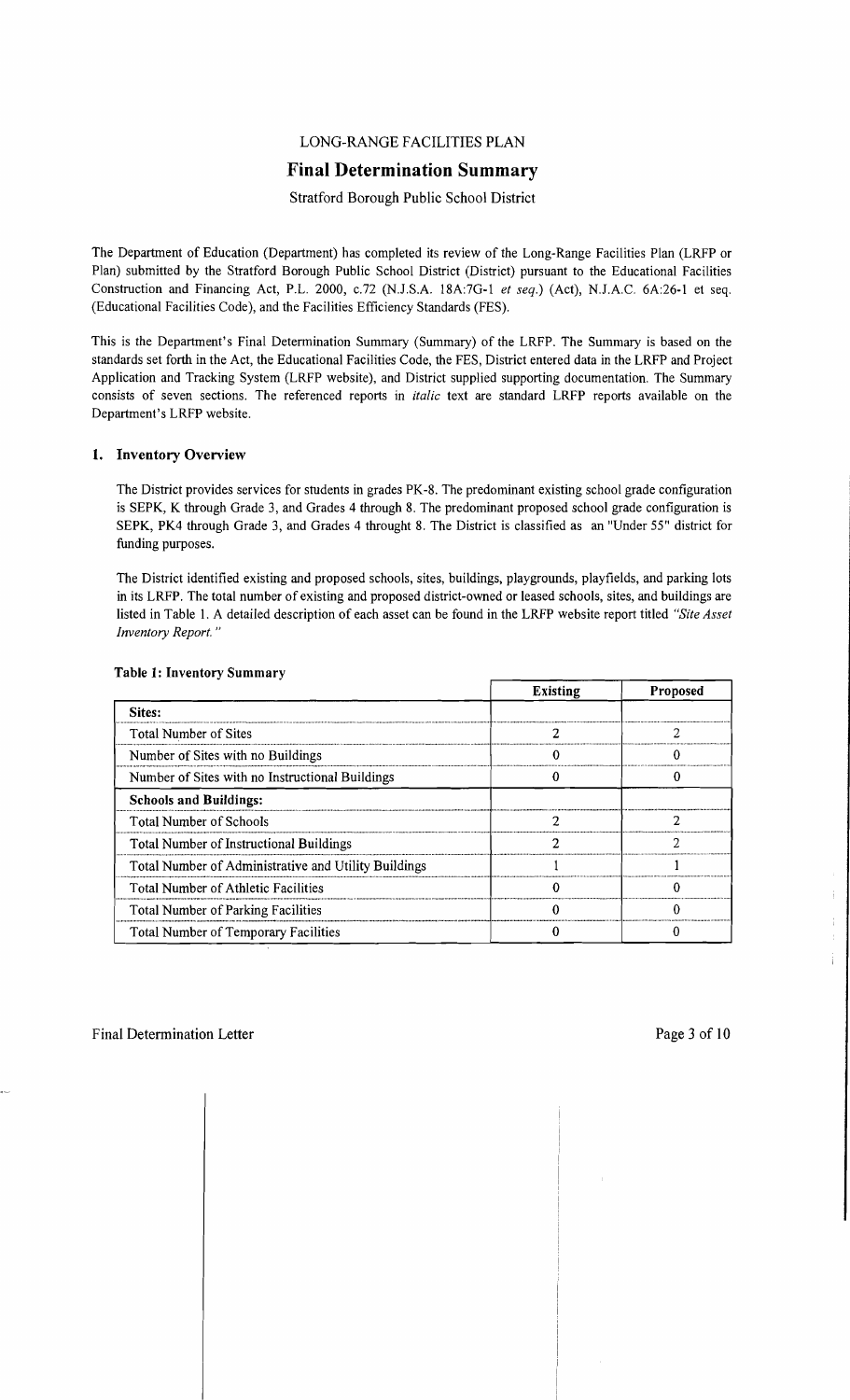As directed by the Department, incomplete school facilities projects that have project approval from the Department are represented as "existing" in the Plan. District schools with incomplete approved projects that include new construction or the reconfiguration of existing program space are as follows:  $n/a$ .

Major conclusions are as follows:

- The District is proposing to maintain the existing number of District-owned or leased sites.
- The District is proposing to maintain the existing number of District-owned or operated schools.
- The District is proposing to maintain the existing number of District-owned or leased instructional buildings. The District is proposing to maintain the existing number of District-owned or leased noninstructional buildings.

FINDINGS The Department has determined that the proposed inventory is adequate for review of the District's LRFP. However, the LRFP determination does not imply approval of an individual school facilities project listed within the LRFP. The District must submit individual project applications for project approval. If building demolition or replacement is proposed, the District must submit a feasibility study, pursuant to N.J.S.A. 18A:7G-7b, as part of the application for the specific school facilities project.

#### 2. District Enrollments and School Grade Alignments

The District determined the number of students, or "proposed enrollments," to be accommodated in the LRFP on a district-wide basis and in each school. The District's existing and proposed enrollments and the cohortsurvival projection provided by the Department on the LRFP website are listed in Table 2. Detailed information can be found in the LRFP website report titled *"Enrollment Projection Detail.* " Existing and proposed school enrollments and grade alignments can be found in the report titled *"Enrollment and School Grade Alignment. "* 

|                             | <b>Actual Enrollments</b><br>2007-2008 | <b>District Proposed</b><br><b>Enrollments</b> | Department's LRFP<br><b>Website Projection</b> |
|-----------------------------|----------------------------------------|------------------------------------------------|------------------------------------------------|
| Grades K-12:                |                                        |                                                |                                                |
| Grades K-5, including SCSE  | 462                                    | 475                                            | 475                                            |
| Grades 6-8, including SCSE  | 322                                    | 313                                            | 313                                            |
| Grades 9-12, including SCSE |                                        |                                                |                                                |
| Totals K-12                 | 784                                    | 788                                            | 788                                            |
| Pre-Kindergarten:           |                                        |                                                |                                                |
| Pre-Kindergarten, Age 3     |                                        |                                                |                                                |
| Pre-Kindergarten, Age 4     |                                        |                                                |                                                |
| Pre-Kindergarten, SCSE      |                                        |                                                |                                                |

#### Table 2: Enrollment Comparison

*"SCSE"* = *Self-Contained Special Education*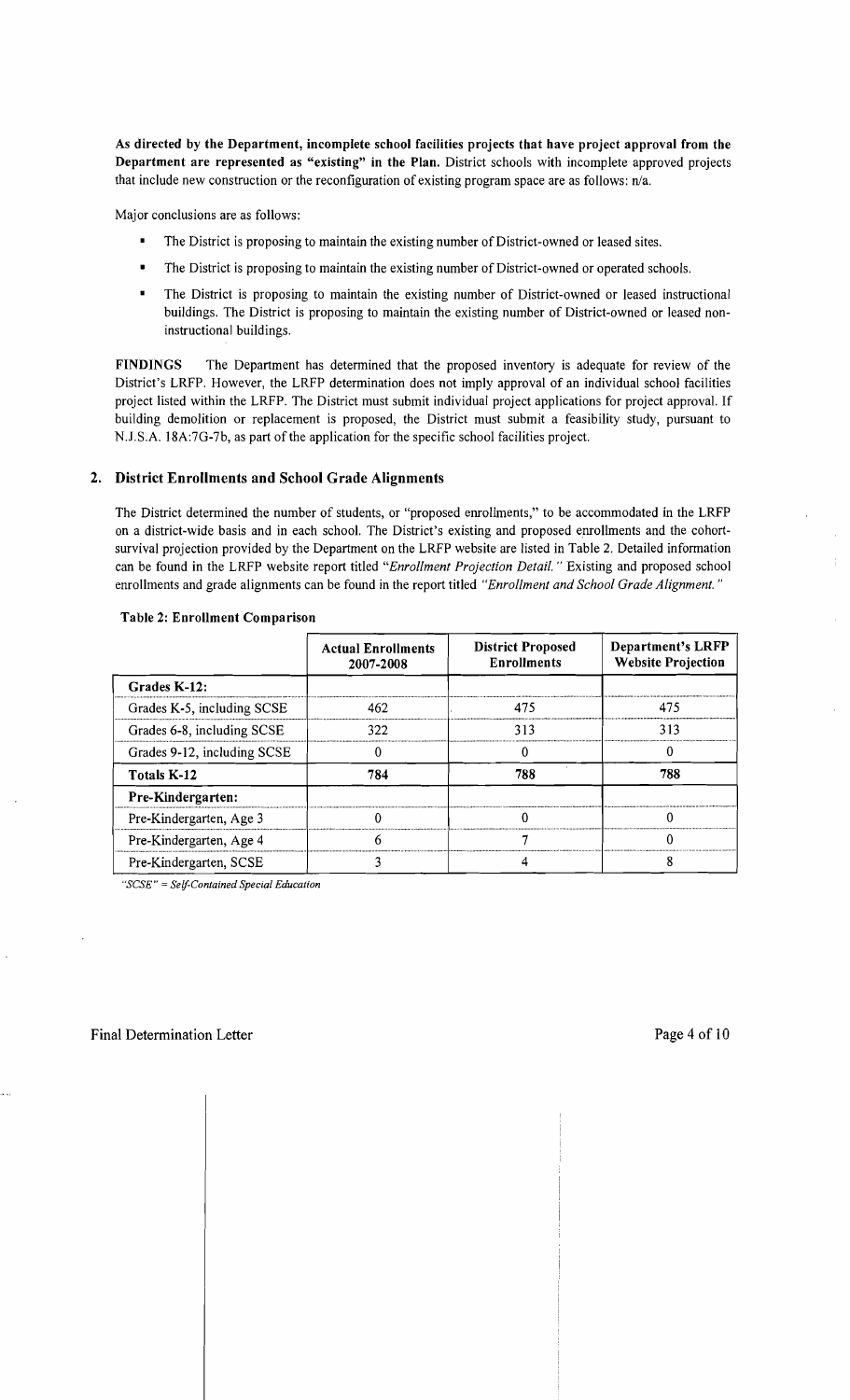Major conclusions are as follows:

- $\blacksquare$ The District did not elect to use the Department's LRFP website projection. Supporting documentation was submitted to the Department as required to justify the proposed enrollments.
- The District is planning for stable enrollments.
- The District is not an ECPA (Early Childhood Program Aid) District.

FINDINGS The Department has determined that the District's proposed enrollments are supportable for review of the District's LRFP. The Department will require a current enrollment projection at the time an application for a school facilities project is submitted incorporating the District's most recent Fall Enrollment Report in order to verify that the LRFP's planned capacity is appropriate for the updated enrollments.

## 3. FES and District Practices Capacity

The proposed room inventories for each school were analyzed to determine whether the LRFP provides adequate capacity for the proposed enrollments. Two capacity calculation methods, called *"FES Capacity"* and *"District Practices Capacity,* " were used to assess existing and proposed school capacity in accordance with the FES and District program delivery practices. A third capacity calculation, called *"Functional Capacity, "*  determines Unhoused Students and potential State support for school facilities projects. Functional Capacity is analyzed in Section 5 of this Summary.

- *FES Capacity* only assigns capacity to pre-kindergarten *(if district-owned or operated),* kindergarten, general, and self-contained special education classrooms. No other room types are considered to be capacity-generating. Class size is based on the FES and is prorated for classrooms that are sized smaller than FES classrooms. FES Capacity is most accurate for elementary schools, or schools with non-departmentalized programs, in which instruction is "homeroom" based. This capacity calculation may also be accurate for middle schools depending upon the program structure. However, this method usually significantly understates available high school capacity since specialized spaces that are typically provided in lieu of general classrooms are not included in the capacity calculations.
- *District Practices Capacity* allows the District to include specialized room types in the capacity calculations and adjust class size to reflect actual practices. This calculation is used to review capacity and enrollment coordination in middle and high schools.

A capacity utilization factor in accordance with the FES is included in both capacity calculations. A 90% capacity utilization rate is applied to classrooms serving grades K-8. An 85% capacity utilization rate is applied to classrooms serving grades 9-12. No capacity utilization factor is applied to preschool classrooms.

Table 3 provides a summary of existing and proposed district-wide capacities. Detailed information can be found in the LRFP website report titled *"FES and District Practices Capacity. "* 

| Table 3: FES and District Practices Capacity Summary |                           |                                          |  |  |
|------------------------------------------------------|---------------------------|------------------------------------------|--|--|
|                                                      | <b>Total FES Capacity</b> | <b>Total District Practices Capacity</b> |  |  |
| $(A)$ Proposed Enrollments                           | 799                       | 799                                      |  |  |
| $(G)$ Existing Capacity                              | 652                       | 707                                      |  |  |

#### Table 3: FES and District Practices Capacity Summary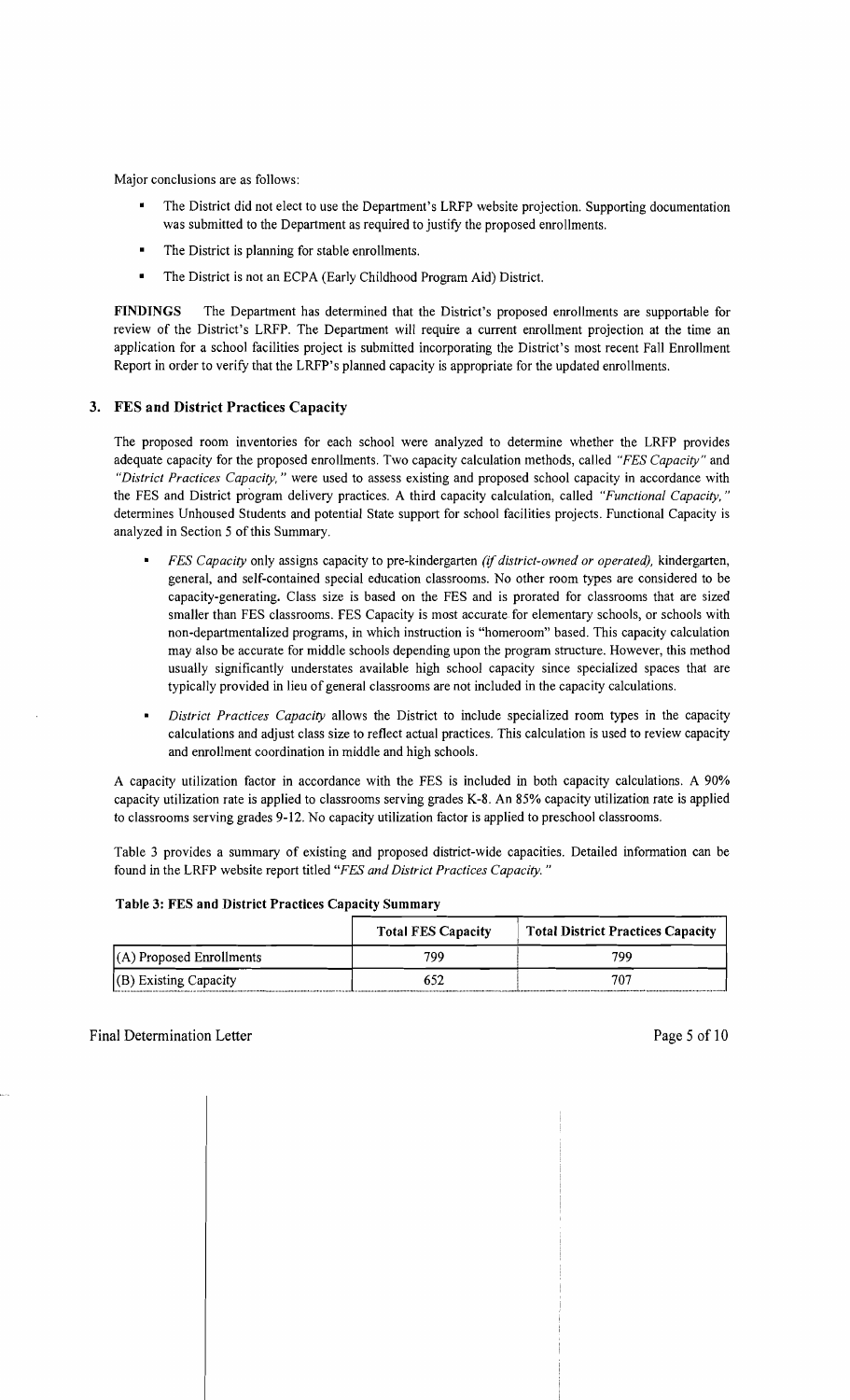### Table 3: FES and District Practices Capacity Summary

|                                           | <b>Total FES Capacity</b> | <b>Total District Practices Capacity</b> |
|-------------------------------------------|---------------------------|------------------------------------------|
| <i>Existing Capacity Status (B)-(A)</i>   | -147                      |                                          |
| $(C)$ Proposed Capacity                   | 693                       | 788                                      |
| <i>(*Proposed Capacity Status (C)-(A)</i> | -106                      |                                          |

\* *Positive numbers signifY surplus capacity; negative numbers signifY inadequate capacity. Negative values for District Practices capacity are acceptable* if*proposed enrollments do not exceed 100% capacity utilization.* 

Major conclusions are as follows:

- The District has appropriately coordinated proposed school capacities and enrollments in the LRFP.
- Adequate justification has been provided by the District if capacity for a school deviates from the proposed enrollments by more than 5%.

FINDINGS The Department has determined that the proposed District capacity, in accordance with the proposed enrollments, is adequate for review of the District's LRFP. The Department will require a current enrollment projection at the time an application for a school facilities project is submitted, incorporating the District's most recent Fall Enrollment Report, in order to verify that the LRFP's planned capacity meets the District's updated enrollments.

## 4. Functional Capacity and Unhoused Students Prior to Proposed Work

*Functional Capacity* was calculated and compared to the proposed enrollments to provide a preliminary estimate of Unhoused Students and new construction funding eligibility. Functional Capacity is the adjusted gross square footage of a school building *(total gross square feet minus excluded space)* divided by the minimum area allowance per Full-time Equivalent student for the grade 'level contained therein. Unhoused Students is the number of students projected to be enrolled in the District that exceeds the Functional Capacity of the District's schools pursuant to NJ.A.C. 6A:26-2.2(c).

*"Excluded Square Feet"* in the LRFP Functional Capacity calculation includes (1) square footage exceeding the FES for any pre-kindergarten, kindergarten, general education, or self-contained special education classroom; (2) grossing factor square footage *(corridors, stairs, mechanical rooms, etc.)* that exceeds the FES allowance, and (3) square feet proposed to be demolished or discontinued from use. Excluded square feet may be revised during the review process for individual school facilities projects.

Table 4 provides a preliminary assessment of Functional Capacity, Unhoused Students, and Estimated Maximum Approved Area for the various grade groups in accordance with the FES. Detailed information concerning the calculation and preliminary excluded square feet can be found in the LRFP website reports titled *"Functional Capacity and Unhoused Students"* and *"Functional Capacity Excluded Square Feet. "*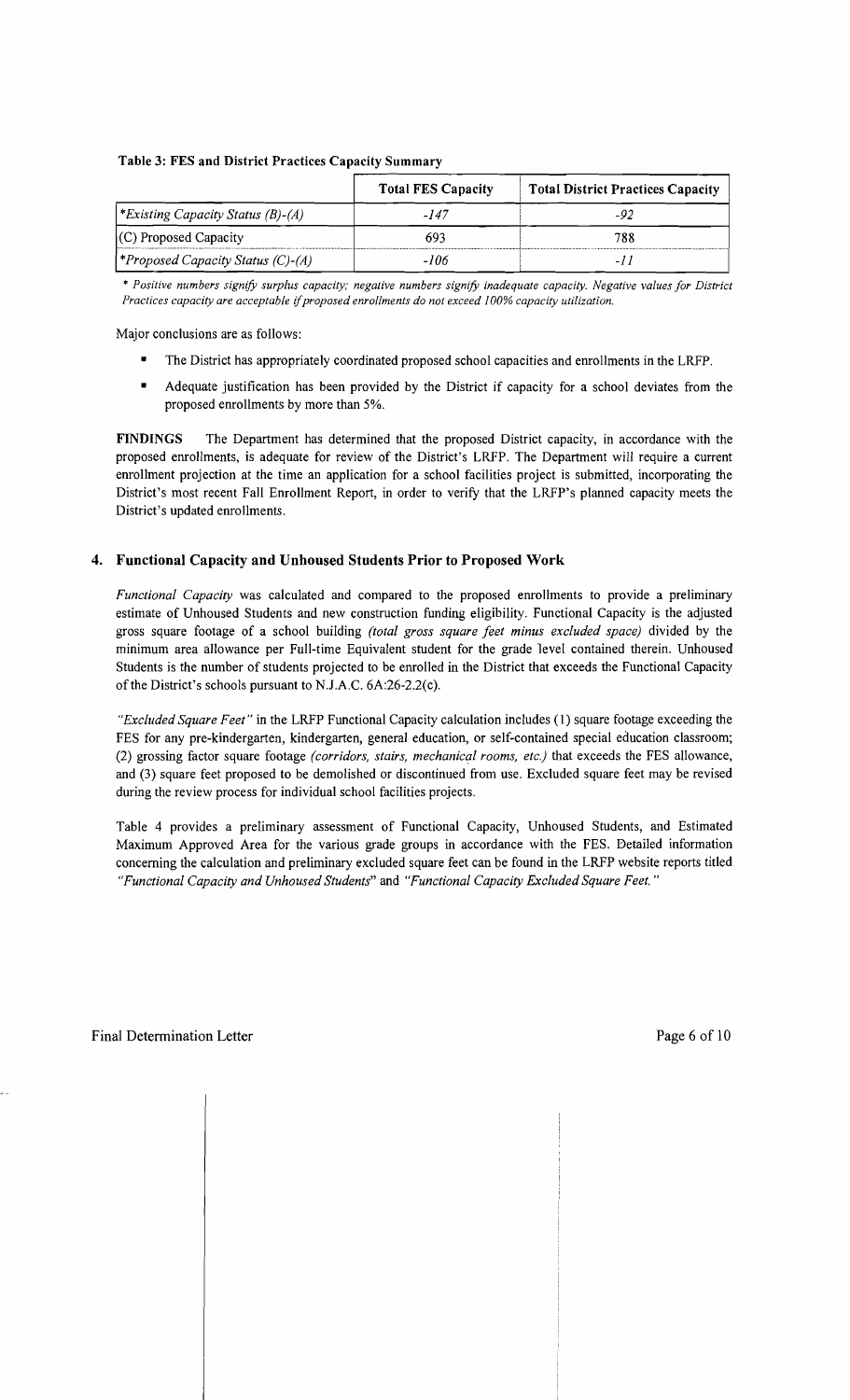|                      |            | в          |           |                |                          |
|----------------------|------------|------------|-----------|----------------|--------------------------|
|                      |            | Estimated  |           | D              | $E = C x D$              |
|                      | A          | Existing   | $C = A-B$ | Area           | <b>Estimated Maximum</b> |
|                      | Proposed   | Functional | Unhoused  | Allowance      | Approved Area for        |
|                      | Enrollment | Capacity   | Students  | (gsf/students) | <b>Unhoused Students</b> |
| Elementary $(K-5)^*$ | 475        | 481        |           | 125.00         |                          |
| Middle $(6-8)$       | 313        | 317        |           | 134.00         |                          |
| $High (9-12)$        | 0          |            |           | 151.00         |                          |
| Totals K-12          | 788        | 798        |           |                |                          |

#### Table 4: Functional Capacity and Unhoused Students Prior to Proposed Work

\**Pre-kindergarten students are not included in the calculations.* 

Major conclusions are as follows:

- The calculations for "Estimated Existing Functional Capacity" include school facilities projects that have been approved by the Department but were not under construction or complete at the time of Plan submission.
- The District, based on the preliminary LRFP assessment, does not have Unhoused Students for the following FES grade groups: Grades K-5, 6-8.
- The District, based on the preliminary LRFP assessment, has Unhoused Students for the following FES grade groups: n/a.
- The District is not an ECPA district. Therefore, pre-kindergarten students are not included in the calculations. Unhoused pre-kindergarten self-contained special education students are eligible for State support. A determination of square footage eligible for State support will be made at the time an application for a specific school facilities project is submitted to the Department for review and approval.
- The District is not proposing to demolish or discontinue the use of existing District-owned instructional space. The Functional Capacity calculation excludes square feet proposed to be demolished or discontinued for the following FES grade groups: n/a.

FINDINGS Functional Capacity and Unhoused Students calculated in the LRFP are preliminary estimates. Justification for square footage in excess of the FES and the determination of additional excluded square feet, Preliminary Eligible Costs (PEC), and Final Eligible Costs (FEC) will be included in the review process for specific school facilities projects. A feasibility study undertaken by the District is required if building demolition or replacement is proposed per N.J.A.C. 6A:26-2.3(b)(10).

#### 5. Proposed Work

The District was instructed to review the condition of its facilities and sites and to propose corrective *"system"*  and *"inventory"* actions in its LRFP. *"System"* actions upgrade existing conditions without changing spatial configuration or size. Examples of system actions include new windows, finishes, and mechanical systems. *"Inventory"* actions address space problems by removing, adding, or altering sites, schools, buildings and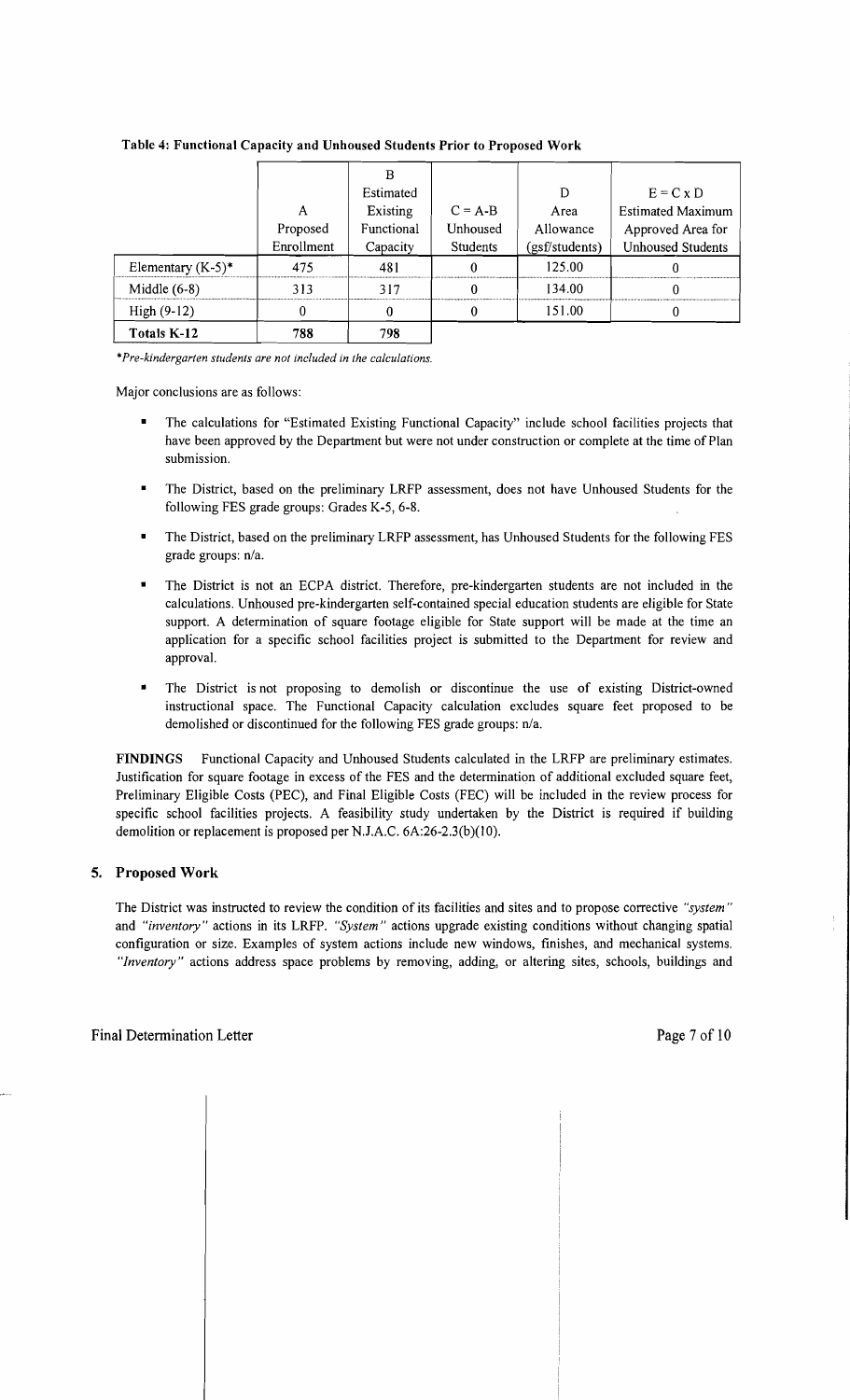rooms. Examples of inventory actions include building additions, the reconfiguration of existing walls, or changing room use.

Table 5 summarizes the type of work proposed in the District's LRFP for instructional buildings. Detailed information can be found in the LRFP website reports titled *"Site Asset Inventory," "LRFP Systems Actions Summary,* " *and "LRFP Inventory Actions Summary. "* 

#### Table 5: Proposed Work for Instructional Buildings

| <b>Type of Work</b>                                            | Work Included in LRFP<br>Yes |  |
|----------------------------------------------------------------|------------------------------|--|
| <b>System Upgrades</b>                                         |                              |  |
| <b>Inventory Changes</b>                                       |                              |  |
| Room Reassignment or Reconfiguration                           |                              |  |
| <b>Building Addition</b>                                       | Yes                          |  |
| New Building                                                   |                              |  |
| Partial or Whole Building Demolition or Discontinuation of Use |                              |  |
| New Site                                                       |                              |  |

Major conclusions are as follows:

- The District has proposed system upgrades in one or more instructional buildings.
- The District has proposed inventory changes, including new construction, in one or more instructional buildings.
- The District has not proposed new construction in lieu of rehabilitation in one or more instructional buildings.

Please note that costs represented in the LRFP are for capital planning purposes only. Estimated costs are not intended to represent preliminary eligible costs or final eligible costs of approved school facilities projects.

The Act (NJ.S.A. 18A:7G-7b) provides that all school facilities shall be deemed suitable for rehabilitation unless a pre-construction evaluation undertaken by the District demonstrates to the satisfaction of the Commissioner that the structure might pose a risk to the safety of the occupants even after rehabilitation or that rehabilitation is not cost-effective. Pursuant to N.J.A.C.  $6A:26-2.3(b)(10)$ , the Commissioner may identify school facilities for which new construction is proposed in lieu of rehabilitation for which it appears from the information presented that new construction is justified, provided, however, that for such school facilities so identified, the District must submit a feasibility study as part of the application for the specific school facilities project. The cost of each proposed building replacement is compared to the cost of additions or rehabilitation required to eliminate health and safety deficiencies and to achieve the District's programmatic model.

Facilities used for non-instructional or non-educational purposes are ineligible for State support under the Act. However, projects for such facilities shall be reviewed by the Department to determine whether they are consistent with the District's LRFP and whether the facility, if it is to house students (full or part time) conforms to educational adequacy requirements. These projects shall conform to all applicable statutes and regulations.

FINDINGS The Department has determined that the proposed work is adequate for review of the District's LRFP. However, Department approval of proposed work in the LRFP does not imply that the District may ÷

 $\mathcal{L}^{\mathcal{L}}$ 

 $\bar{1}$ 

Ť.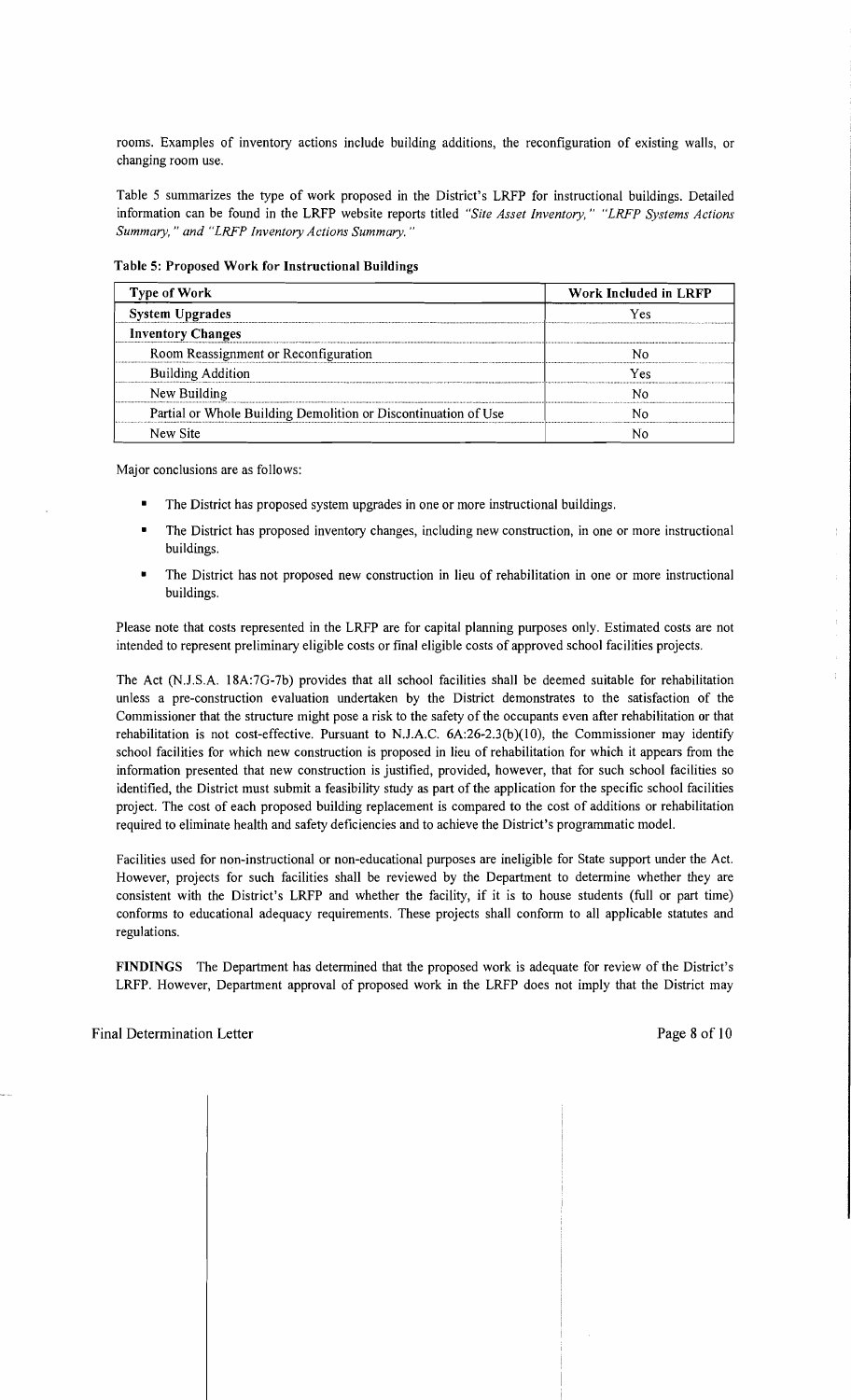proceed with a school facilities project. The District must submit individual project applications with cost estimates for Department project approval. Both school facilities project approval and other capital project review require consistency with the District's approved LRFP.

## 6. Functional Capacity and Unhoused Students After Completion of Proposed Work

The *Functional Capacity* of the District's schools *after* completion of the scope of work proposed in the LRFP was calculated to highlight any remaining Unhoused Students.

Table 6 provides a preliminary assessment of Unhoused Students and Estimated Remaining Maximum Area after completion of new construction proposed in the LRFP, if applicable. Detailed information concerning the calculation can be found in the website report titled *"Functional Capacity and Unhoused Students."* 

|                      | Estimated<br>Maximum<br>Approved Area<br>for Unhoused<br><b>Students</b> | Total New<br><b>GSF</b> | Proposed<br>Functional<br>Capacity after<br>Construction | Unhoused<br>Students after<br>Construction | Estimated<br>Maximum Area<br>for Unhoused<br><b>Students</b><br>Remaining |
|----------------------|--------------------------------------------------------------------------|-------------------------|----------------------------------------------------------|--------------------------------------------|---------------------------------------------------------------------------|
| Elementary $(K-5)^*$ |                                                                          | 2,621                   | 501                                                      |                                            |                                                                           |
| Middle $(6-8)$       |                                                                          | 4.797                   | 354                                                      |                                            | u                                                                         |
| $High (9-12)$        |                                                                          |                         |                                                          |                                            |                                                                           |
| Totals K-12          |                                                                          | 7.418                   | 855                                                      |                                            |                                                                           |

Table 6: Functional Capacity and Unhoused Students After Completion of Proposed Work

*\*Pre-kindergarten students are not included in the calculations.* 

Major conclusions are as follows:

- New construction is proposed for the following grade groups: Grades K-5, 6-8.
- Proposed new construction exceeds the estimated maximum area allowance for Unhoused Students prior to the completion of the proposed work for the following grade groups: Grades K-5, 6-8.
- The District, based on the preliminary LRFP assessment, will not have Unhoused Students after completion of the proposed LRFP work for the following grade groups: Grades K-5, 6-8.

FINDINGS The Functional Capacity and Unhoused Students calculated in the LRFP are preliminary estimates. Justification for square footage in excess of the FES and the determination of additional excluded square feet, Preliminary Eligible Costs (PEC), and Final Eligible Costs (FEC) will be included in the review process for specific school facilities projects.

## 7. Proposed Room Inventories and the Facilities Efficiency Standards

The District's proposed room inventories for instructional buildings, or programmatic models, were evaluated to assess general educational adequacy and compliance with the FES area allowance pursuant to NJ.A.C. 6A:26-2.2 and 2.3. Major conclusions are as follows:

• The District is not proposing school(s) that will provide less square feet per student than the FES allowance. Schools proposed to provide less area than the FES are as follows: n/a.